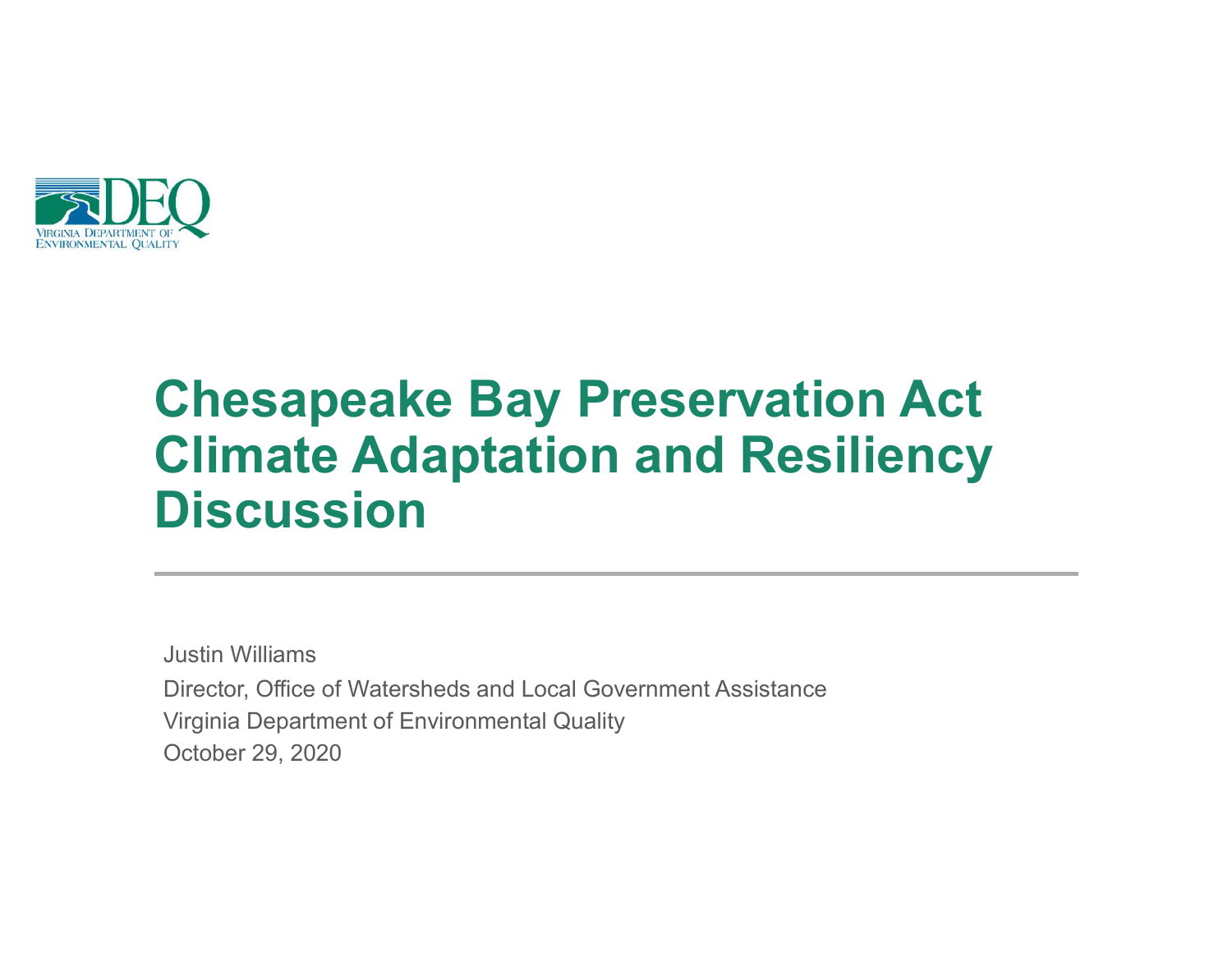# Webinar Instructions/Overview Webinar Instructions/Overview<br>• If you need assistance during the webina<br>• This webinar is being recorded.<br>• You will remain on mute.<br>• If you want to speak during the discussion

- Webinar Instructions/Overview<br>• If you need assistance during the webinar, you can use the chat function.<br>• This webinar is being recorded.<br>• You will remain on mute.
- 
- 
- Webinar Instructions/Overvie<br>• If you need assistance during the web<br>• This webinar is being recorded.<br>• You will remain on mute.<br>• If you want to speak during the discus<br>hand function. Webinar Instructions/Overview<br>• If you need assistance during the webinar, you can use the chat function.<br>• This webinar is being recorded.<br>• You will remain on mute.<br>• If you want to speak during the discussion, you can u hand function. **Webinar Instructions/Overview**<br>• If you need assistance during the webinar, you can use the<br>• This webinar is being recorded.<br>• You will remain on mute.<br>• If you want to speak during the discussion, you can use thand func
- 
- 
- **Webinar Instructions/Overview**<br>• If you need assistance during the webinar, you can use the chat function.<br>• This webinar is being recorded.<br>• You will remain on mute.<br>• If you want to speak during the discussion, you can **Webinar Instructions/Overview**<br>• If you need assistance during the webinar, you can use the chat function.<br>• This webinar is being recorded.<br>• You will remain on mute.<br>• If you want to speak during the discussion, you can accordingly. Additional comments or feedback can be provided in the chat or in follow-up. • If you need assistance during the webinar, you can use the chat function.<br>• This webinar is being recorded.<br>• You will remain on mute.<br>• If you want to speak during the discussion, you can use the raise your hand functio
- arianna.johns@deq.virginia.gov

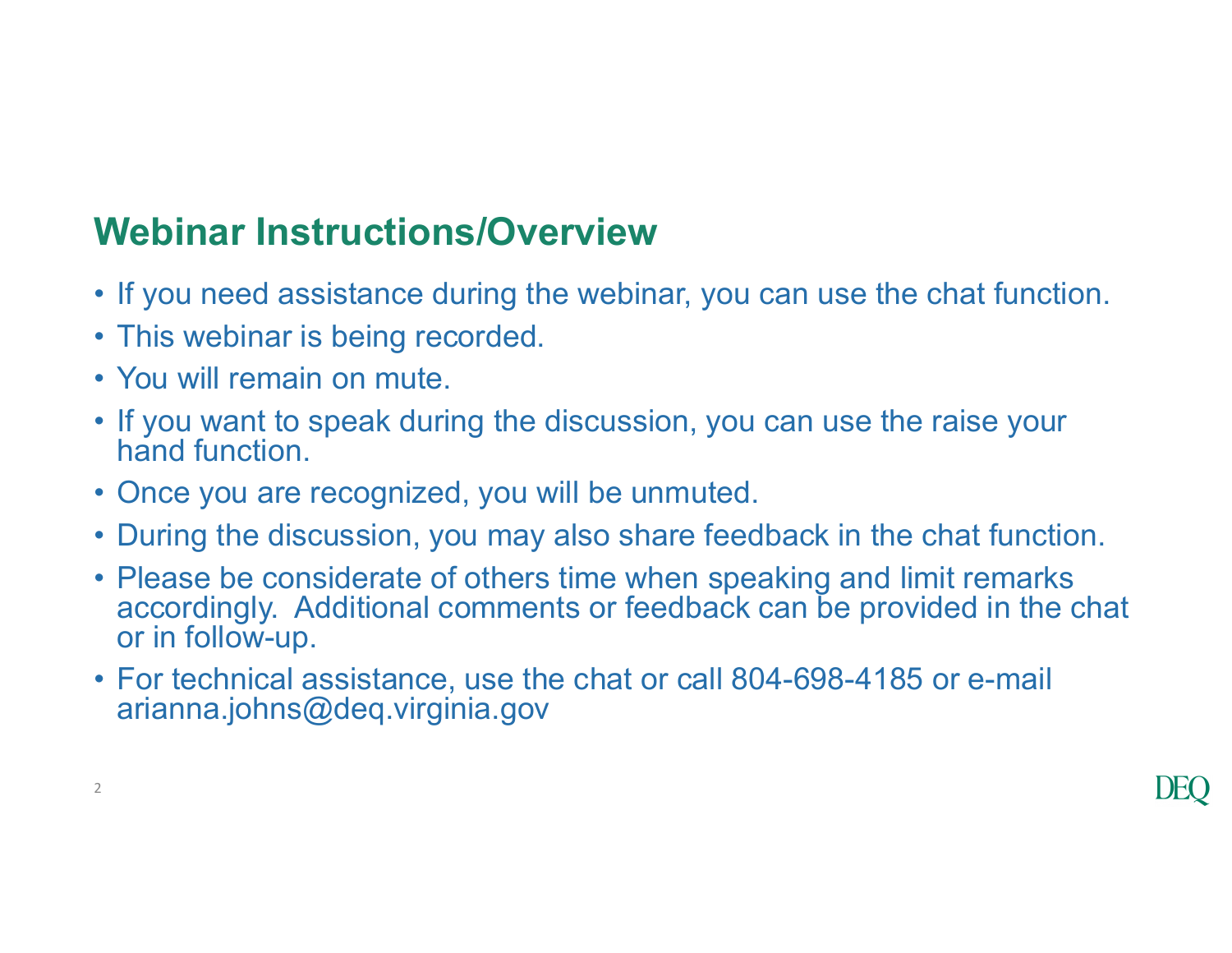#### Agenda/Purpose

- 
- Agenda/Purpose<br>• Overview of Chesapeake Bay Preservation Act and Regulations<br>• Overview of Statutory Amendment on Climate Change<br>Adaptation and Resiliency **Agenda/Purpose**<br>• Overview of Chesapeake Bay Preservation Act and Regulations<br>• Overview of Statutory Amendment on Climate Change<br>• Guided Discussion Adaptation and Resiliency Agenda/Purpose<br>
• Overview of Chesapeake Bay P<br>
• Overview of Statutory Amendme<br>
Adaptation and Resiliency<br>
• Guided Discussion<br>
• The purpose of this discussion<br>
• Please focus on providing feed **enda/Purpose**<br>• Verview of Chesapeake Bay Preservation Act and Regula<br>• Verview of Statutory Amendment on Climate Change<br>• The purpose of this discussion is to hear from YOU!<br>• Please focus on providing feedback, thoughts
- -
	-
- **enda/Purpose**<br>• Verview of Chesapeake Bay Preservation Act and Regulation<br>• Verview of Statutory Amendment on Climate Change<br>• daptation and Resiliency<br>• The purpose of this discussion is to hear from YOU!<br>• Please focus **enda/Purpose**<br>• Verview of Chesapeake Bay Preservation Act and Regulations<br>• Verview of Statutory Amendment on Climate Change<br>• daptation and Resiliency<br>• The purpose of this discussion is to hear from YOU!<br>• Please focus to YOUR thoughts • Guided Discussion<br>• The purpose of this discussion is to hear from YOU<br>• Please focus on providing feedback, thoughts, or i<br>• Please limit questions to DEQ as the purpose is fo<br>to YOUR thoughts<br>thoughts<br>for technical ass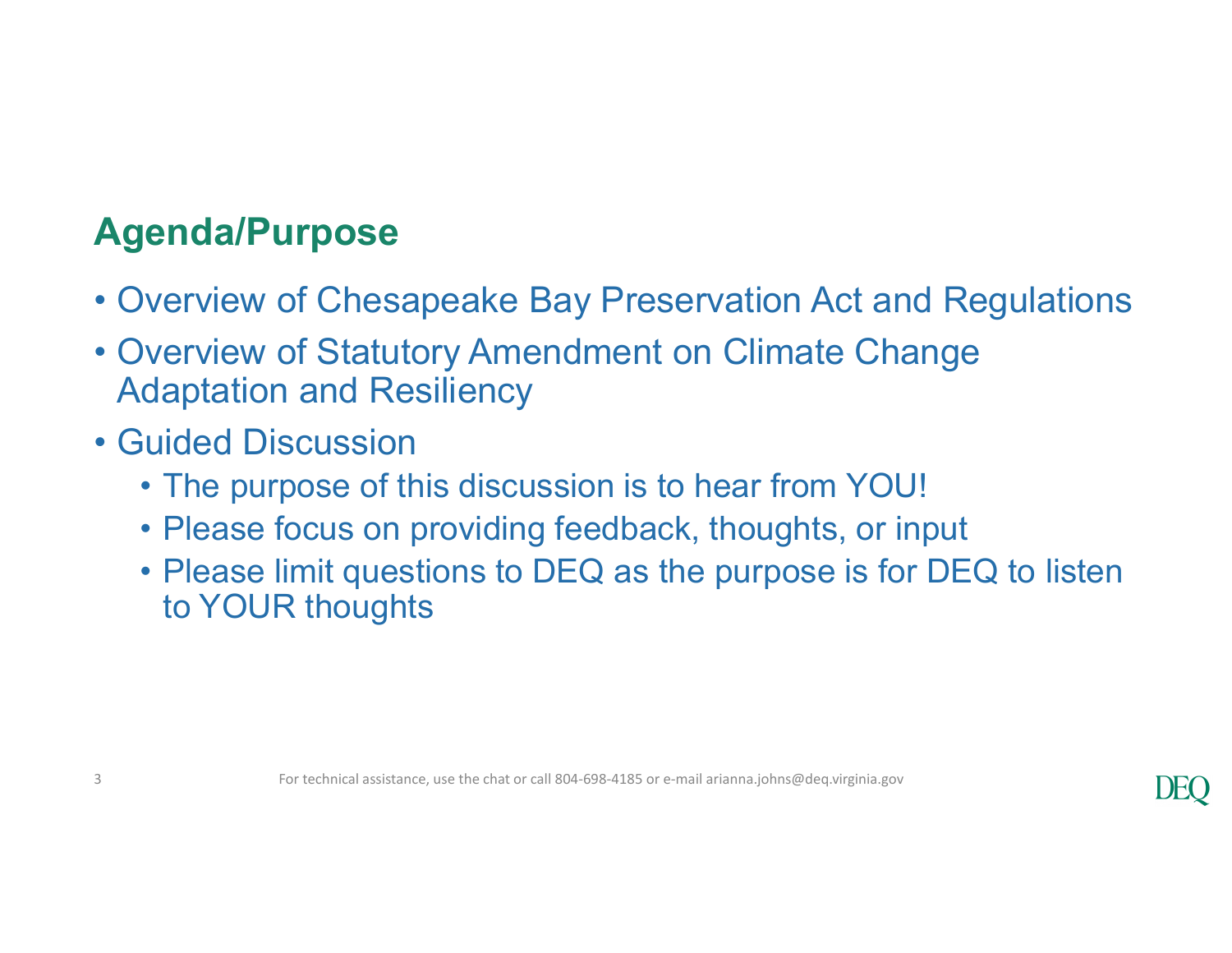#### Chesapeake Bay Preservation Act Framework

#### • Statutory Authority:

- **esapeake Bay Preservation Act Framework**<br> **Act adopted Bay Preservation Act adopted**<br>
VA Code Title 62.1: Waters of the State, Ports and Harbors<br>
Chap. 3.1: State Water Control Law<br>
Article 2.5: §§ 62.1-44.15:67 15:79 VA Code Title 62.1: Waters of the State, Ports and Harbors Chap. 3.1: State Water Control Law **apeake Bay Preservation Act Framework**<br>
tory Authority:<br>
88 - Chesapeake Bay Preservation Act adopted<br>
VA Code Title 62.1: *Waters of the State, Ports and Harbors*<br>
Chap. 3.1: *State Water Control Law*<br>
Article 2.5: §§ 62 **esapeake Bay Preservation Act Framework**<br> **Example 2.1.1. Thesapeake Bay Preservation Act adopted**<br>
1. Chesapeake Bay Preservation Act adopted<br>
1. Chesapeake Bay Preservation *Law*<br>
Article 2.5: §§ 62.1-44.15:67 - 15:79<br> **Example and Say Preservation Act Framework**<br>
2018 - Chesapeake Bay Preservation Act adopted<br>
2. UAC Code Title 62.1: Waters of the State, Ports and Harbors<br>
Chap. 3.1: State Water Control Law<br>
Article 2.5: §§ 62.1-44.15:6 Example and First Preservation Act Trainework<br>
1988 - Chesapeake Bay Preservation Act adopted<br>
VA Code Tille 62.1: Waters of the State, Ports and Harbors<br>
Chap. 3.1: State Water Control Law<br>
Article 2.5: §§ 62.1-44.15:67 atutory Authority:<br>
1988 - Chesapeake Bay Preservation Act adopted<br>
VA Code Title 62.1: Waters of the State, Ports and Harbors<br>
Chap. 3.1: State Water Control Law<br>
Article 2.5: §§ 62.1-44.15:67 - 15:79<br>
1989 Chesapeake Bay Free the State Preservation Act also the State, Ports and Harbors<br>
Chap. 3.1: State Water Control Law<br>
Article 2.5: §§ 62.1-44.15:67 - 15:79<br> **synthetry Authority:**<br>
1. **Pagulatory Authority:**<br>
Regulations:9VAC25-830 (amen
- Regulatory Authority:
	- 1989 Chesapeake Bay Preservation Area Designation and Mgmt. Regulations:9VAC25-830 (amended 1991, 2001, 2014)

#### • Local Program Elements

- 
- 
- 
- Article 2.5: §§ 62.1-44.15:67 15:79<br>
 Regulatory Authority:<br>
 1989 Chesapeake Bay Preservation Area Designation and Mgmt.<br>
Regulations: 9VAC25-830 (amended 1991, 2001, 2014)<br>
 Local Program Elements<br>
1. Chesapeake Bay
	-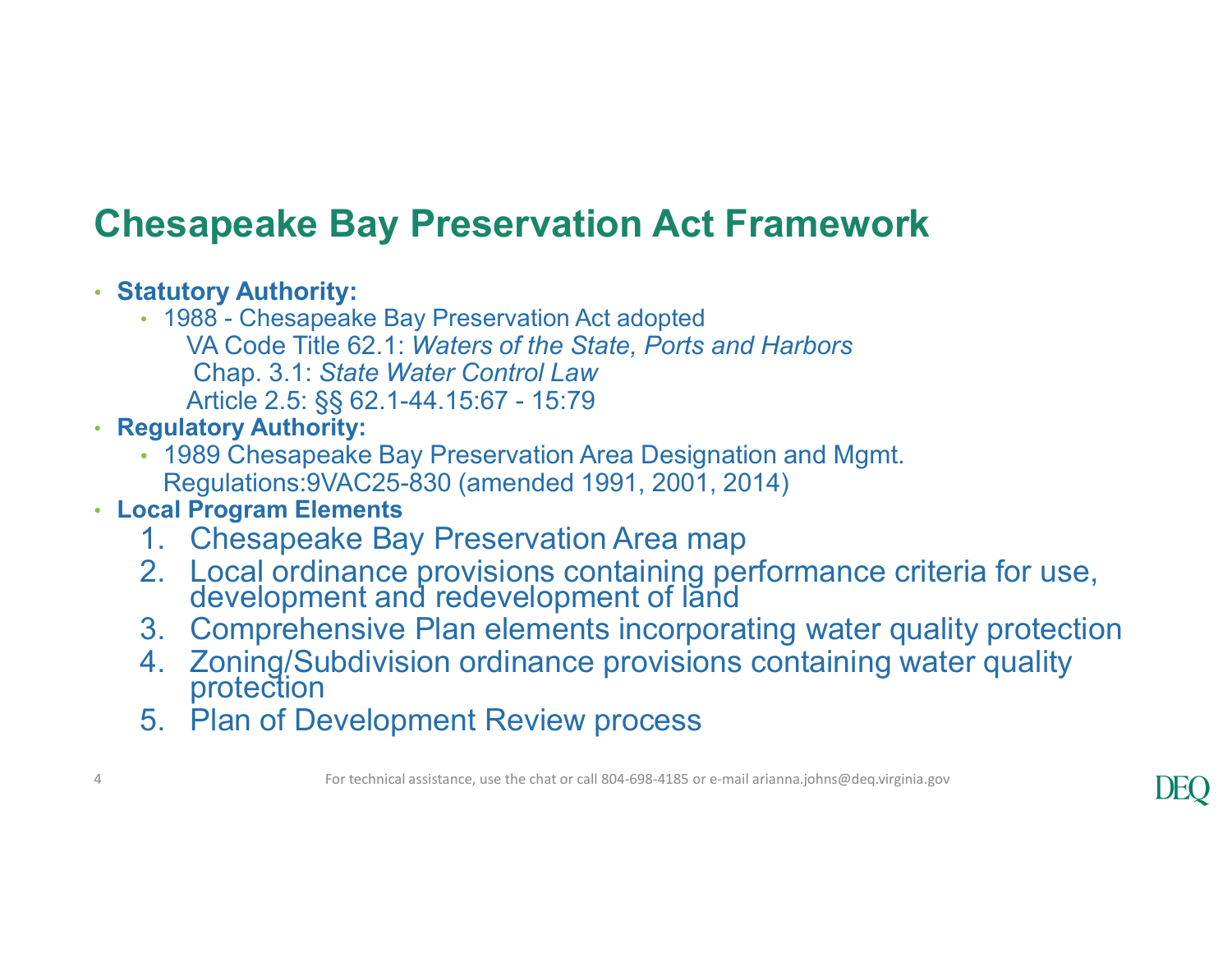#### Chesapeake Bay Preservation Area Types

- Resource Protection Area (RPA)
- Resource Management Area (RMA)
- Intensely Developed Area (IDA)



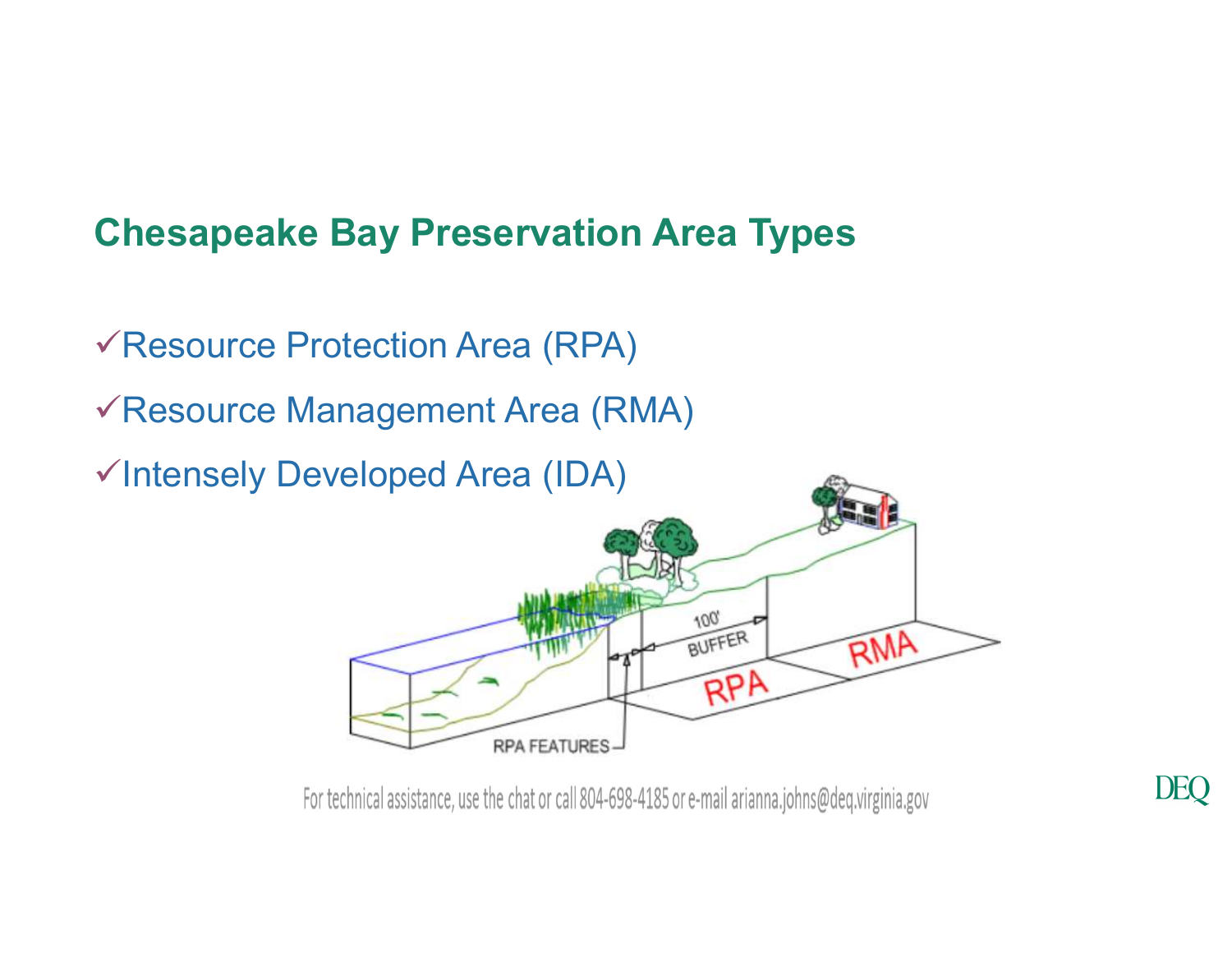#### General Performance Criteria (9 VAC 25-830-130)

- 1. Minimize land disturbance
- 2. Preserve indigenous vegetation
- 3. Requires Plan of Development review process
- 4. Minimize impervious cover
- 5. E&S for development >2,500 sq. ft.
- **General Performance Criteria<br>
9 VAC 25-830-130)**<br>
1. Minimize land disturbance<br>
2. Preserve indigenous vegetation<br>
3. Requires Plan of Development review process<br>
4. Minimize impervious cover<br>
5. E&S for development >2,50 **General Performance Criteria**<br> **9 VAC 25-830-130)**<br>
1. Minimize land disturbance<br>
2. Preserve indigenous vegetation<br>
3. Requires Plan of Development review process<br>
4. Minimize impervious cover<br>
5. E&S for development >2, 9. Minimize land disturbance<br>
2. Preserve indigenous vegetation<br>
3. Requires Plan of Development review process<br>
4. Minimize impervious cover<br>
5. E&S for development >2,500 sq. ft.<br>
6. Bay Act land-disturbing activity shal
- 
- 8. Agricultural conservation assessments required
- 
- 10. Wetlands permits required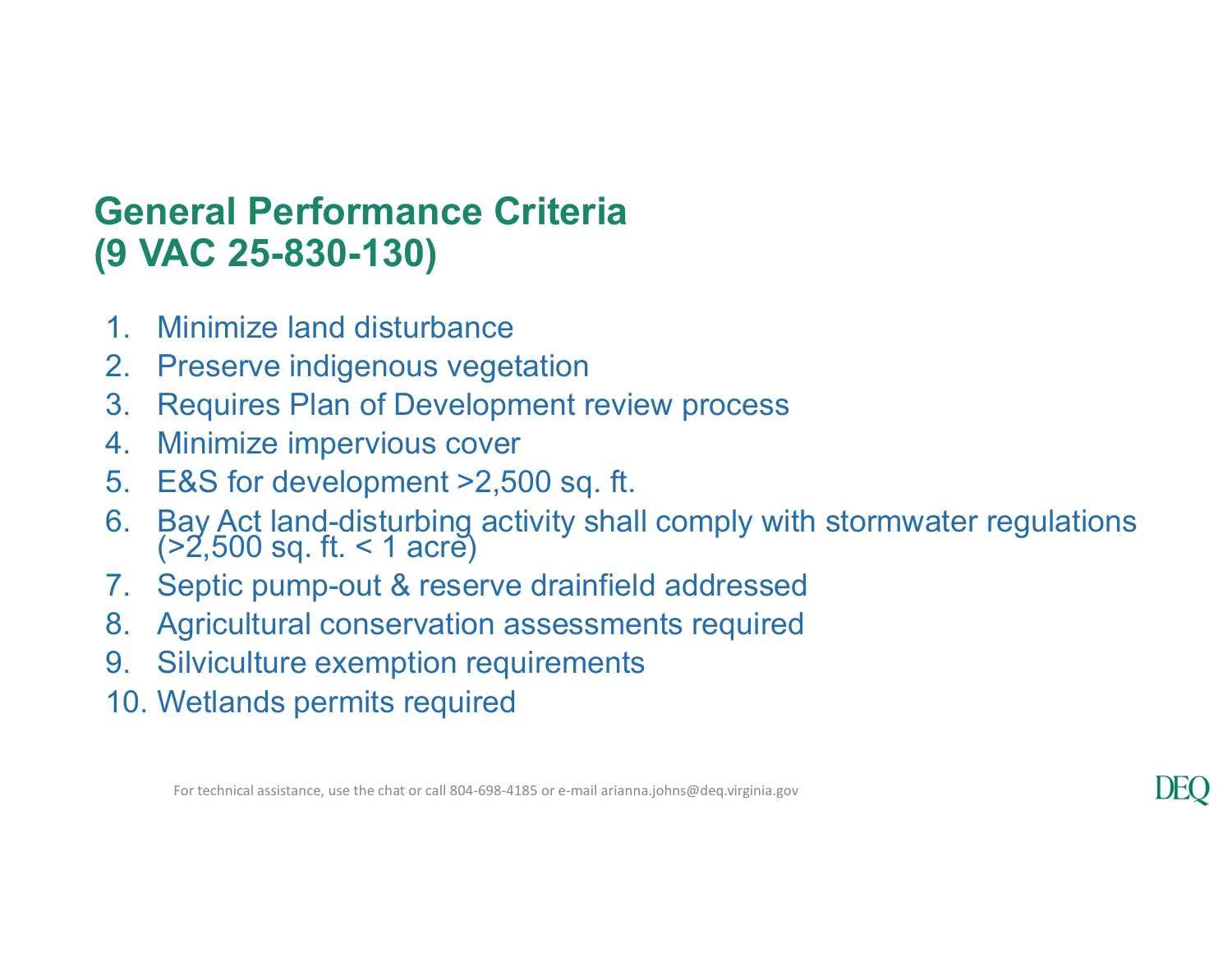## Resource Protection Area Development Criteria (9 VAC 25-830-140) • Flood Control/Stormwater Management Facility

#### • Permitted Development:

- Water Dependent
- Redevelopment
- Development/Redevelopment in Intensely Developed Area
- Permitted New Use/Encroachments
- Road/Driveway
- 
- Water Quality Impact Assessment Required
- 100'FT Buffer is Maintained
	- Permitted Modification
	- Permitted Encroachments

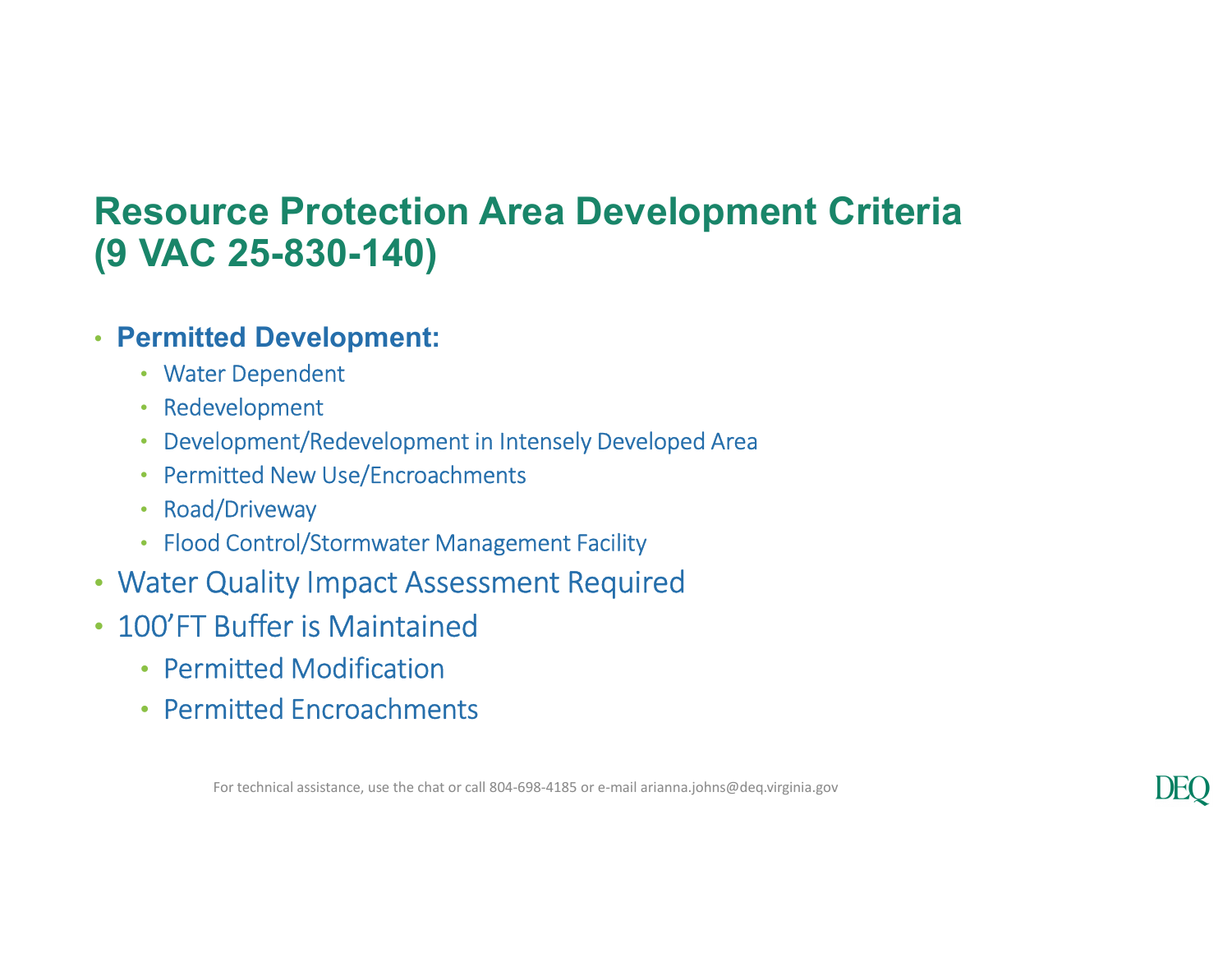### Chesapeake Bay Preservation Act Amendments (2020 General Assembly) **Chesapeake Bay Preservation Act Amendments<br>
(2020 General Assembly)<br>
• Amended Virginia Code § 62.1-44.15:72. Board to develop criteria<br>
• Added criteria for local government programs to encourage and promote:<br>
• "Preser Chesapeake Bay Preservation Act Amendments<br>
(2020 General Assembly)<br>
• Amended Virginia Code § 62.1-44.15:72. Board to develop criteria<br>
• Added criteria for local government programs to encourage and promote:<br>
• "Preser esapeake Bay Preservation Act Amendments**<br>**120 General Assembly)**<br>mended Virginia Code § 62.1-44.15:72. Board to develop criteria<br>dded criteria for local government programs to encourage and promote:<br>• "Preservation of ma **esapeake Bay Preservation Act Amendments<br>
20 General Assembly)**<br>
mended Virginia Code § 62.1-44.15:72. Board to develop criteria<br>
dded criteria for local government programs to encourage and promote:<br>
• "Preservation of

- 
- - tool and as a means of providing other natural resource benefits"  $\dot{\phantom{\phi}}$  .
	-
- -
- Amended Virginia Code § 62.1-44.15:72. Board to develop criteria<br>
 Added criteria for local government programs to encourage and promote:<br>
 "Preservation of mature trees or planting of trees as a water quality protecti **esapeake Bay Preservation Act Amendments**<br> **120 General Assembly)**<br>
mended Virginia Code § 62.1-44.15:72. Board to develop criteria<br>
dded criteria for local government programs to encourage and promote:<br>
• "Preservation **esapeake Bay Preservation Act Amendments**<br> **120 General Assembly)**<br>
mended Virginia Code § 62.1-44.15:72. Board to develop criteria<br>
dded criteria for local government programs to encourage and promoc<br>
• "Preservation of
- **(2020 General Assembly)**<br>
 Amended Virginia Code § 62.1-44.15:72. Board to develop criteria<br>
 Added criteria for local government programs to encourage and promote<br>
 "Preservation of mature trees or planting of trees mended Virginia Code § 62.1-44.15:72. Board to develop criteria<br>dded criteria for local government programs to encourage and pro<br>
• "Preservation of mature trees or planting of trees as a water quality pr<br>
tool and as a me
	-

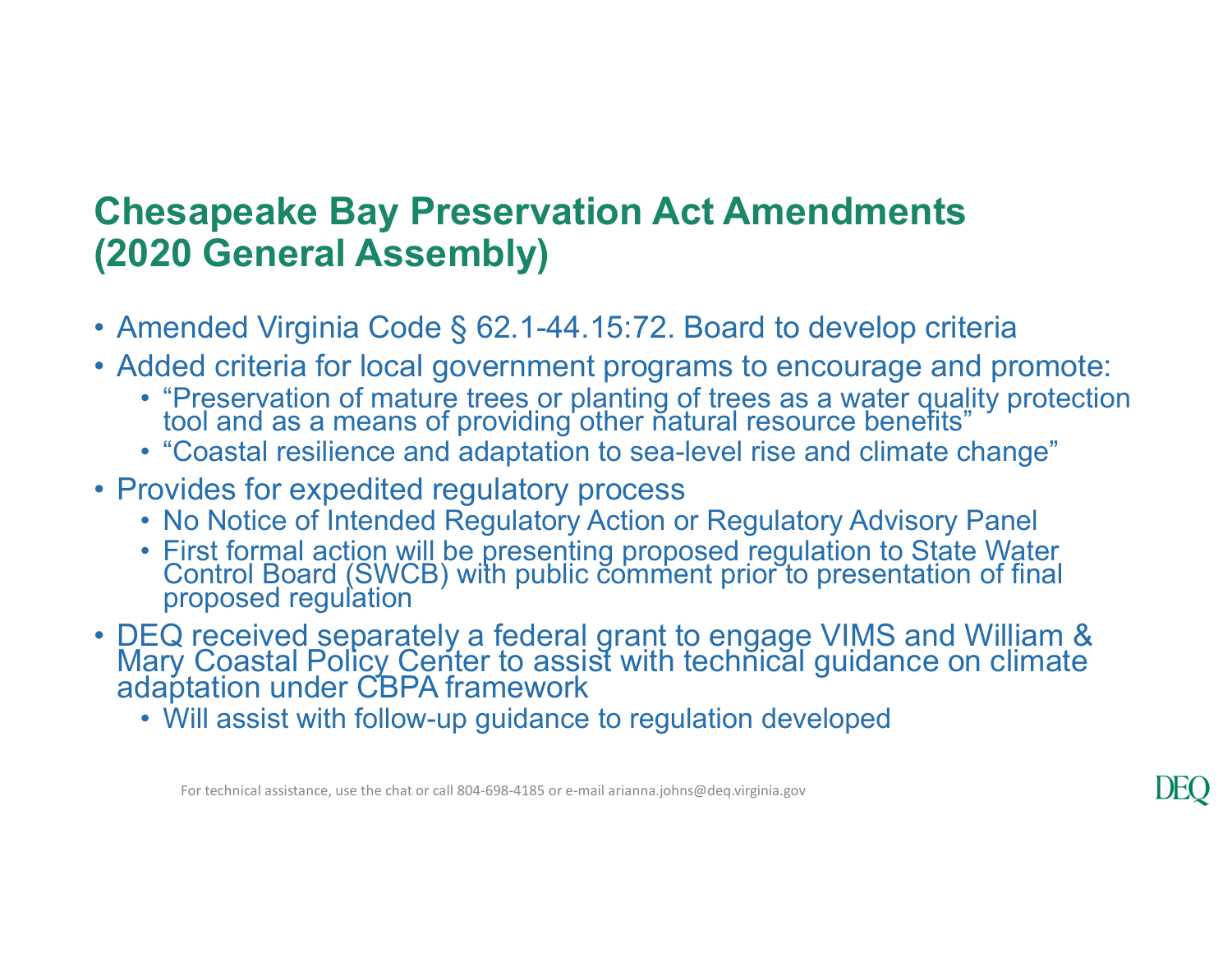#### Discussion Overview

9

- **Discussion Overview<br>• You will remain on mute.**<br>• If you want to speak during the<br>discussion, you can use the raise your<br>hand function. **Discussion Overview<br>• You will remain on mute.<br>• If you want to speak during the discussion, you can use the raise your hand function.<br>• Once you are recognized, you will be unmuted Discussion Overview<br>• You will remain on mute.**<br>• If you want to speak during the<br>discussion, you can use the raise your<br>hand function.<br>• Once you are recognized, you will be<br>• During the discussion, you may also share<br>fe
- 
- During the discussion, you may also share<br>feedback in the chat function.
- **Discussion Overview**<br>
 You will remain on mute.<br>
 If you want to speak during the<br>
discussion, you can use the raise your<br>
hand function.<br>
 Once you are recognized, you will be<br> **•** Unring the discussion, you may also **Script and Script and Script and Script remains and formulation**<br>If you want to speak during the<br>discussion, you can use the raise your<br>Conce you are recognized, you will be<br>unmuted.<br>During the discussion, you may also sh the chat or in follow-up. • You will remain on mute.<br>• If you want to speak during the<br>discussion, you can use the raise your<br>hand function.<br>• Once you are recognized, you will be<br>unmuted.<br>• Pedback in the chat function.<br>• Please be considerate of
- reall 804-698-4185 or e-mail<br>arianna.johns@deq.virginia.gov

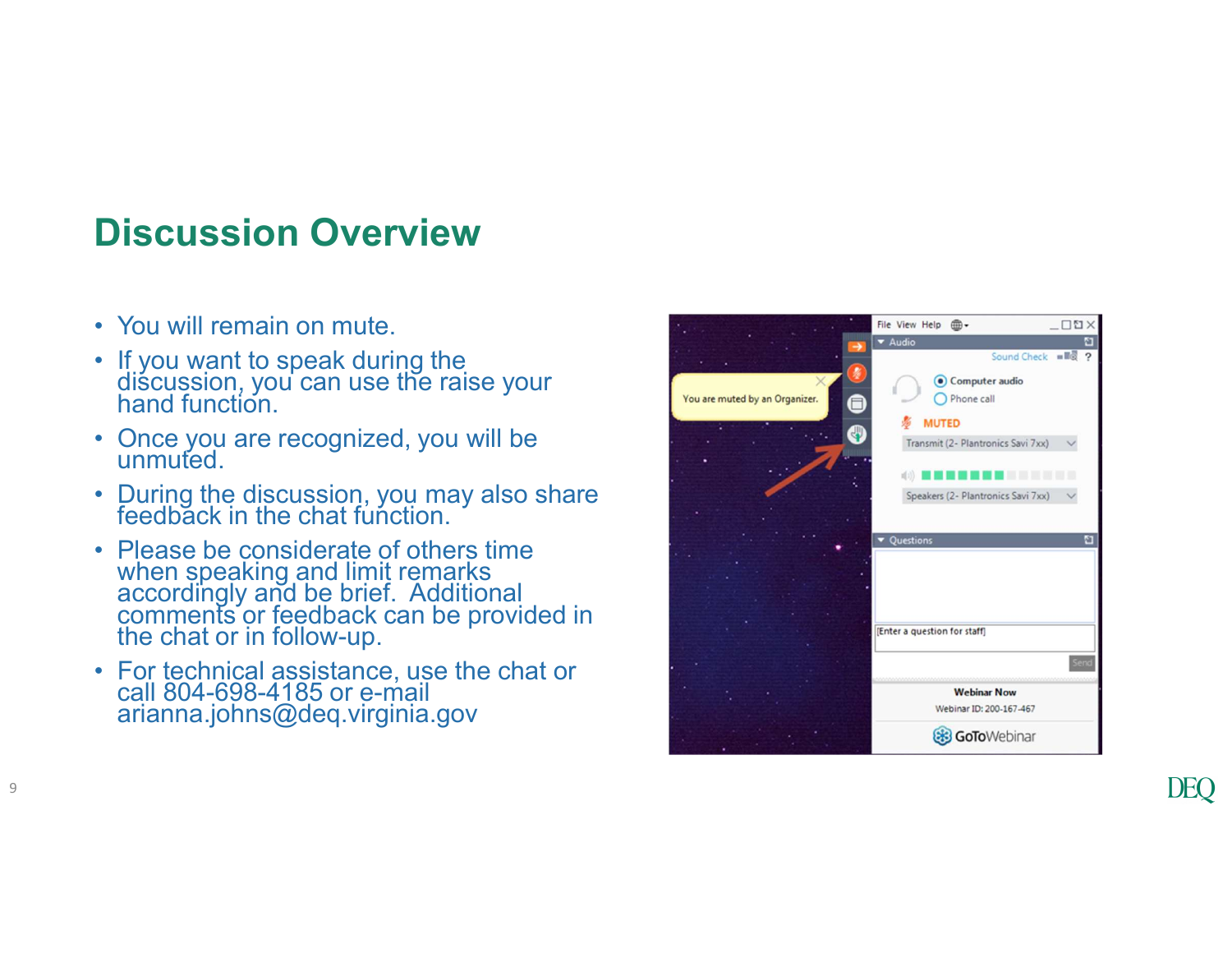#### To what extent are localities considering Climate Change Impacts in CBPA site plans reviews and exceptions now?

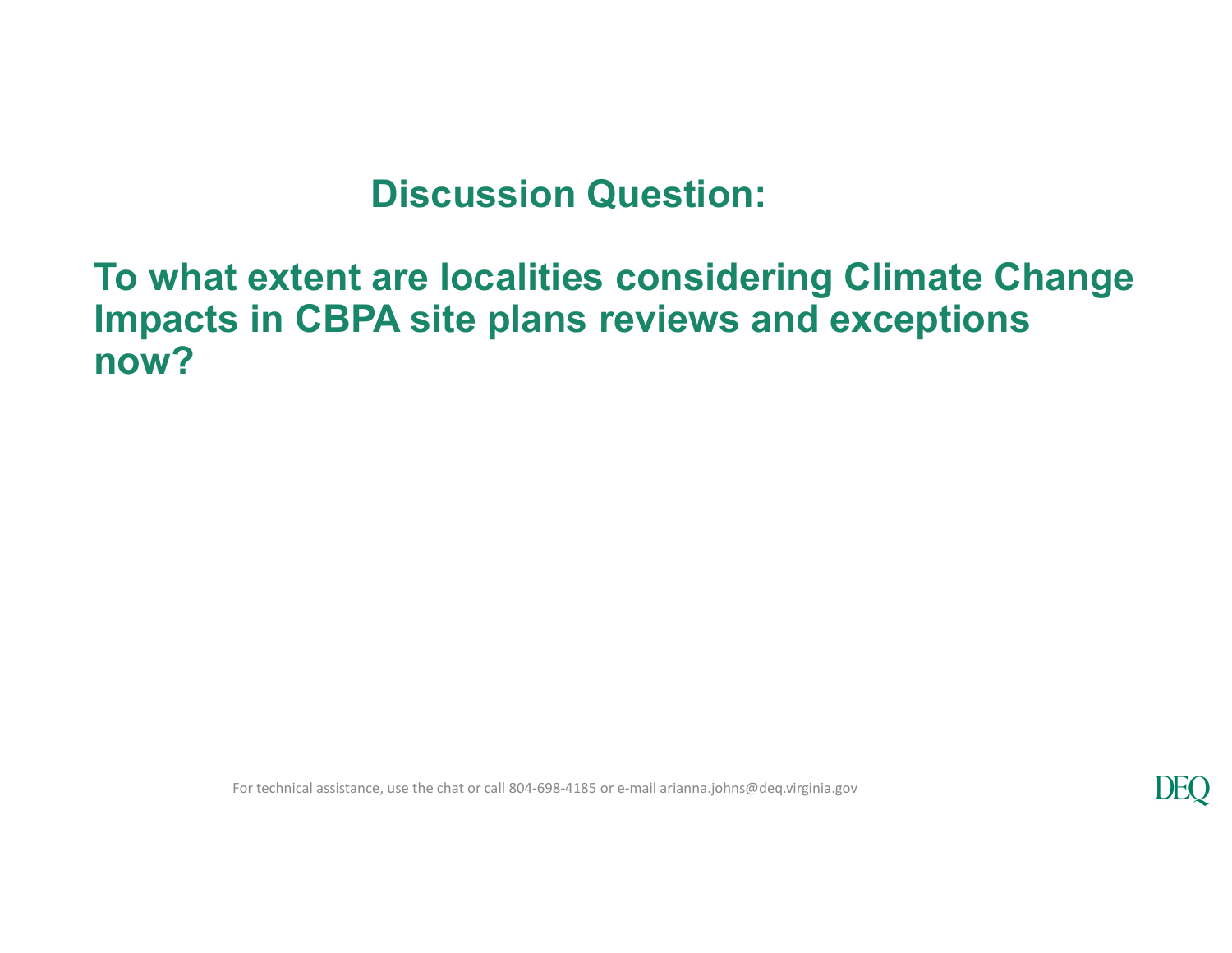#### What models, forecasts, or other tools or information could be useful in evaluating impacts for adaptation and resiliency activities?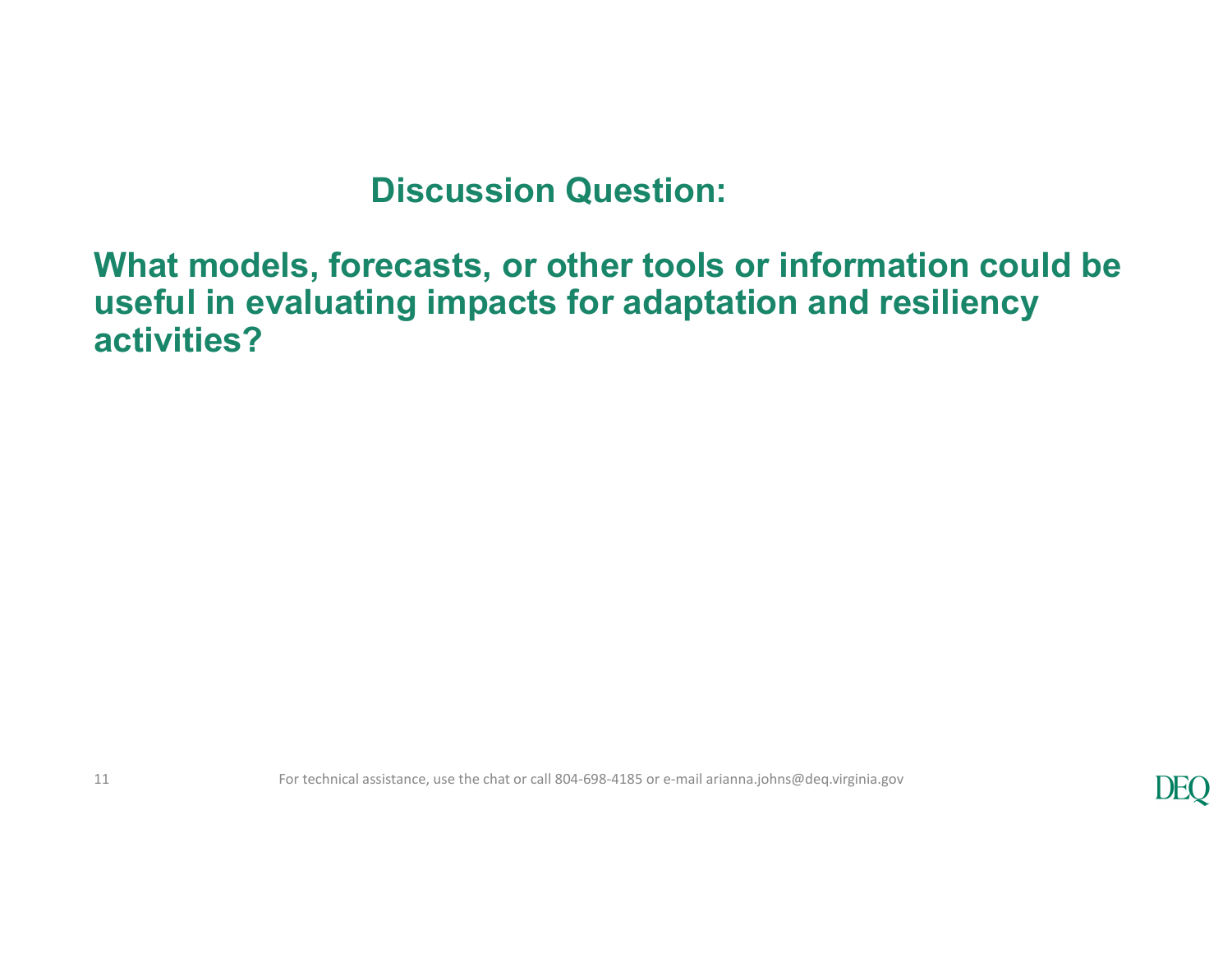#### What factors generally should DEQ consider in the criteria?

- -Type of project?
- -Scope or size of project?
- -Extent of Impact?
- -Established BMPs or other recognized projects?
- -Other factors?

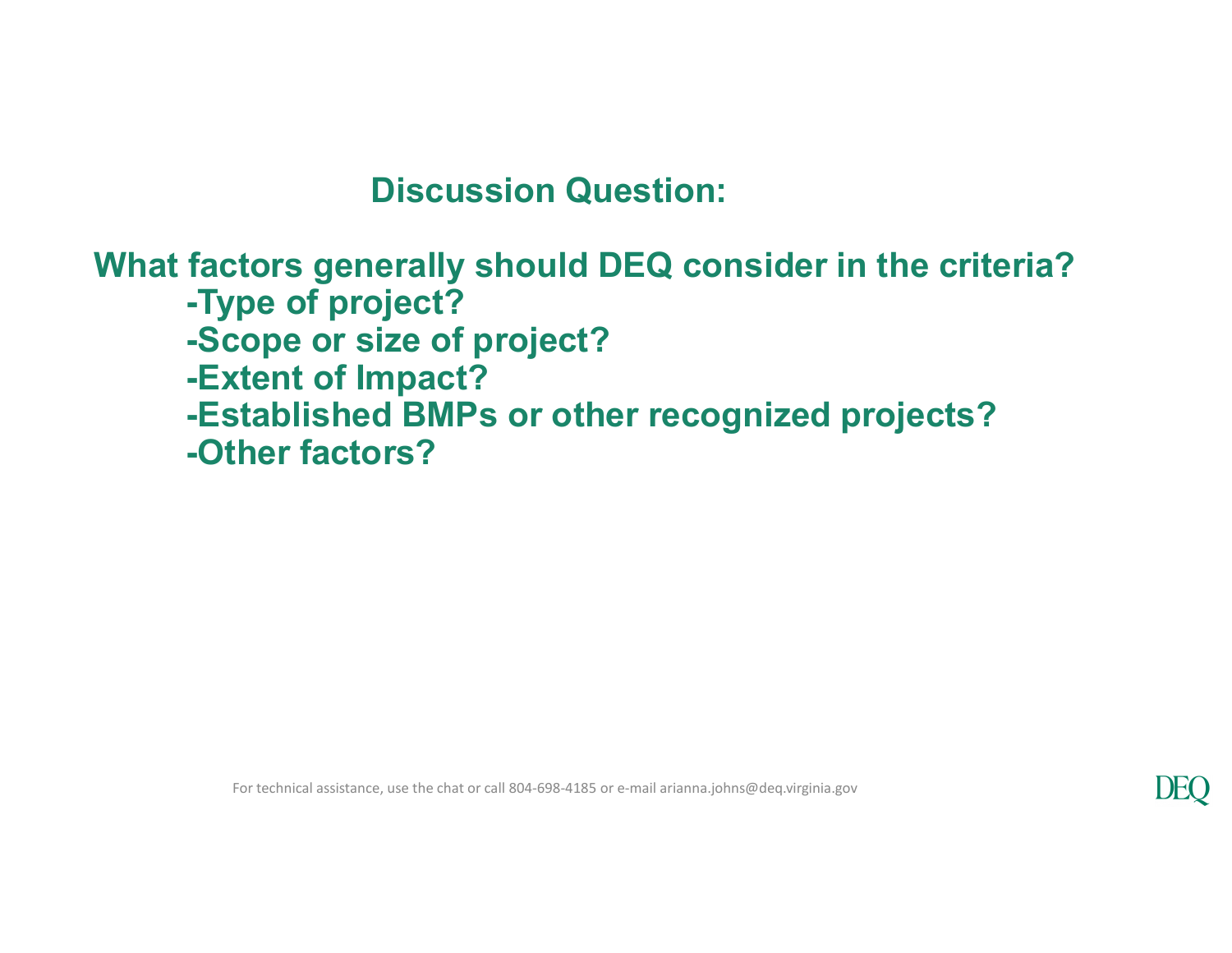How much flexibility or general or specific framework should be provided?

-General framework

-Recognition of specific projects or activities?

-Limited solely to adaptation activities?

-Address other activities which may or should have adaptation as an element? 13<br>
13 For technical assistance, use the chat or call 804-698-4185 or e-mail arianna.johns@deq.virginia.gov<br>
13<br>
13<br>
13

-Other approaches?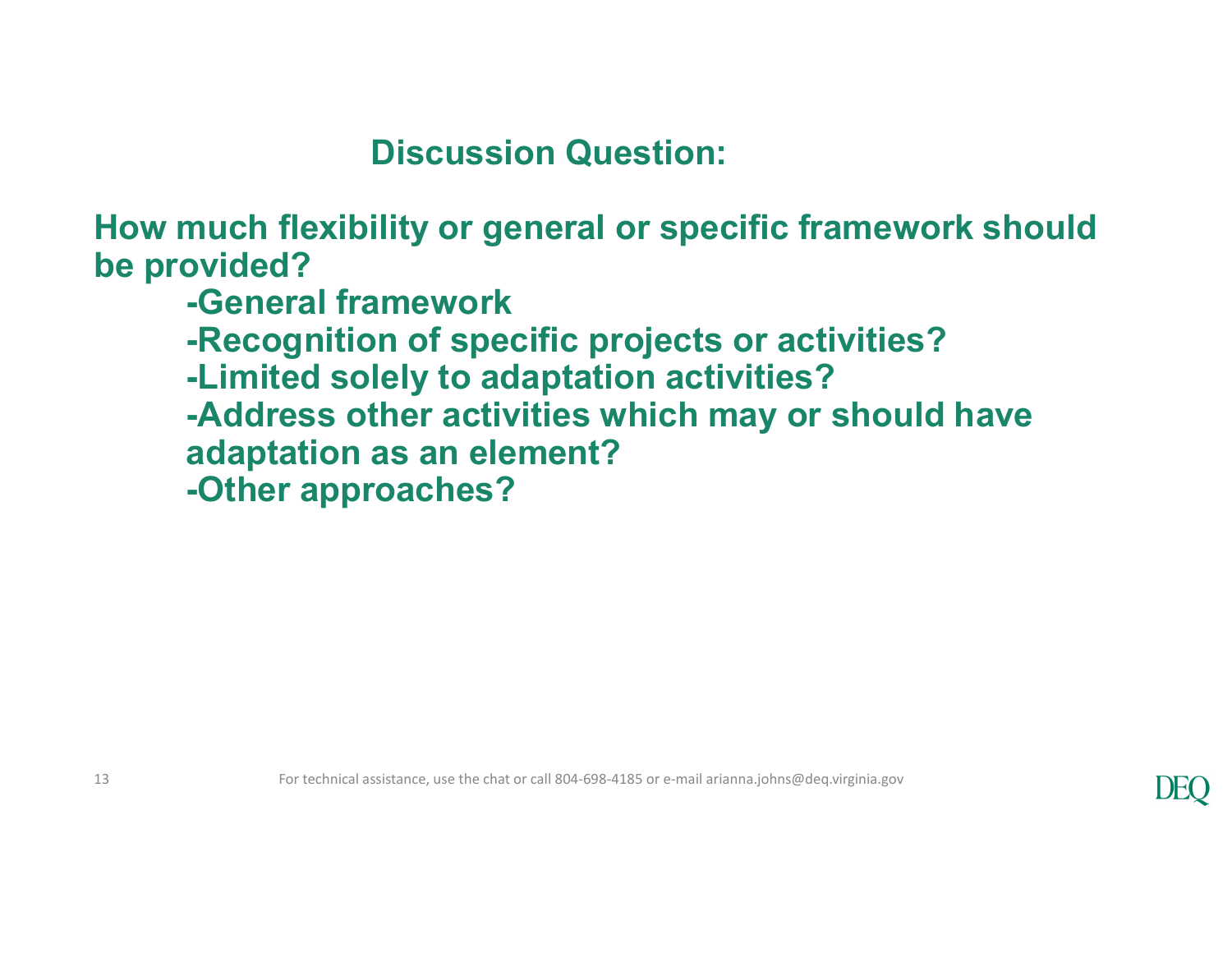#### Should the regulatory criteria focus primarily on the RPA including the buffer or both the RPA and RMA?

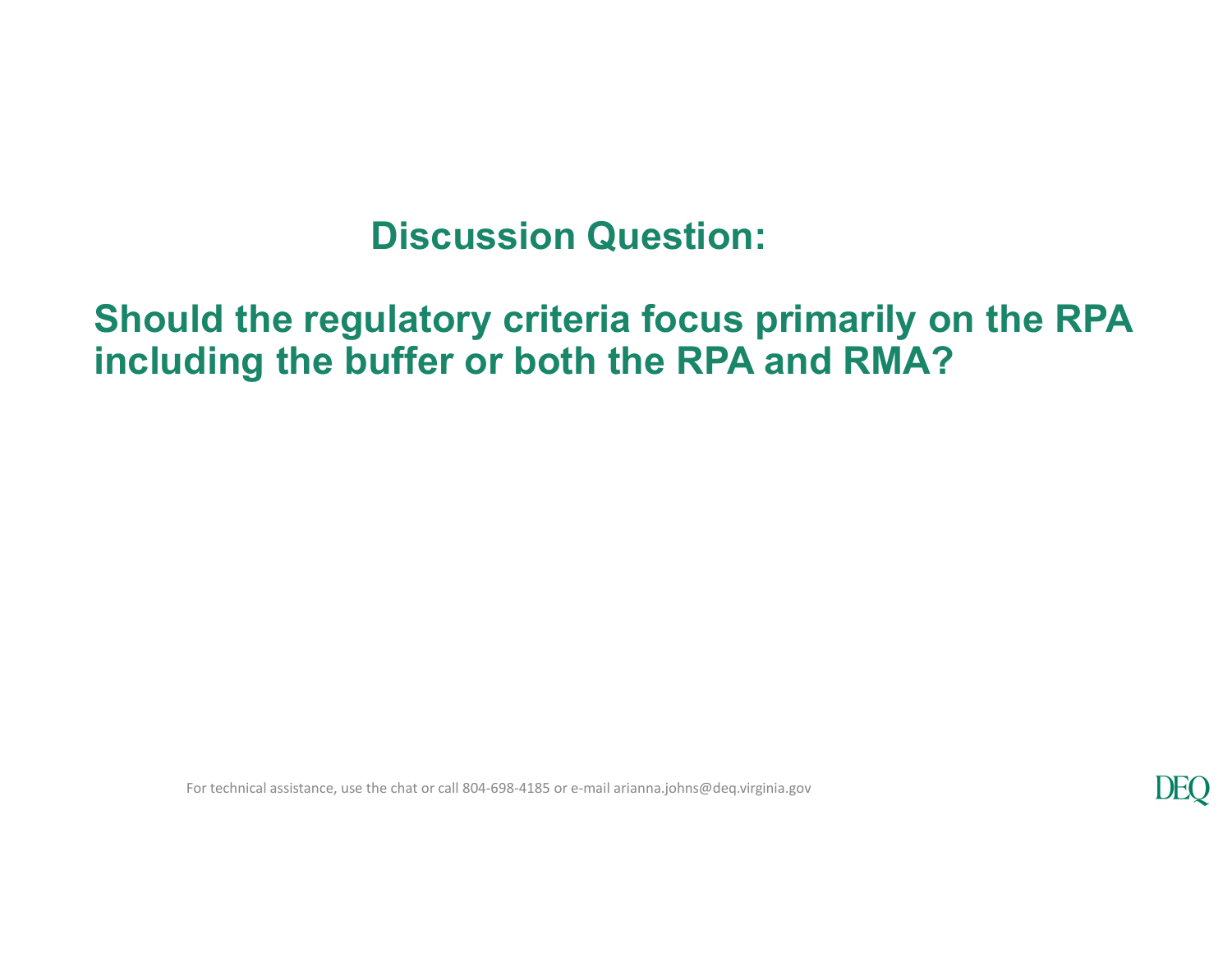What specific climate adaptation or resiliency projects should be included or addressed and how?

-Should living shorelines be addressed in the

criteria?

-Should the use of fill be addressed?

-Should the use of natural features versus artificial be distinguished?

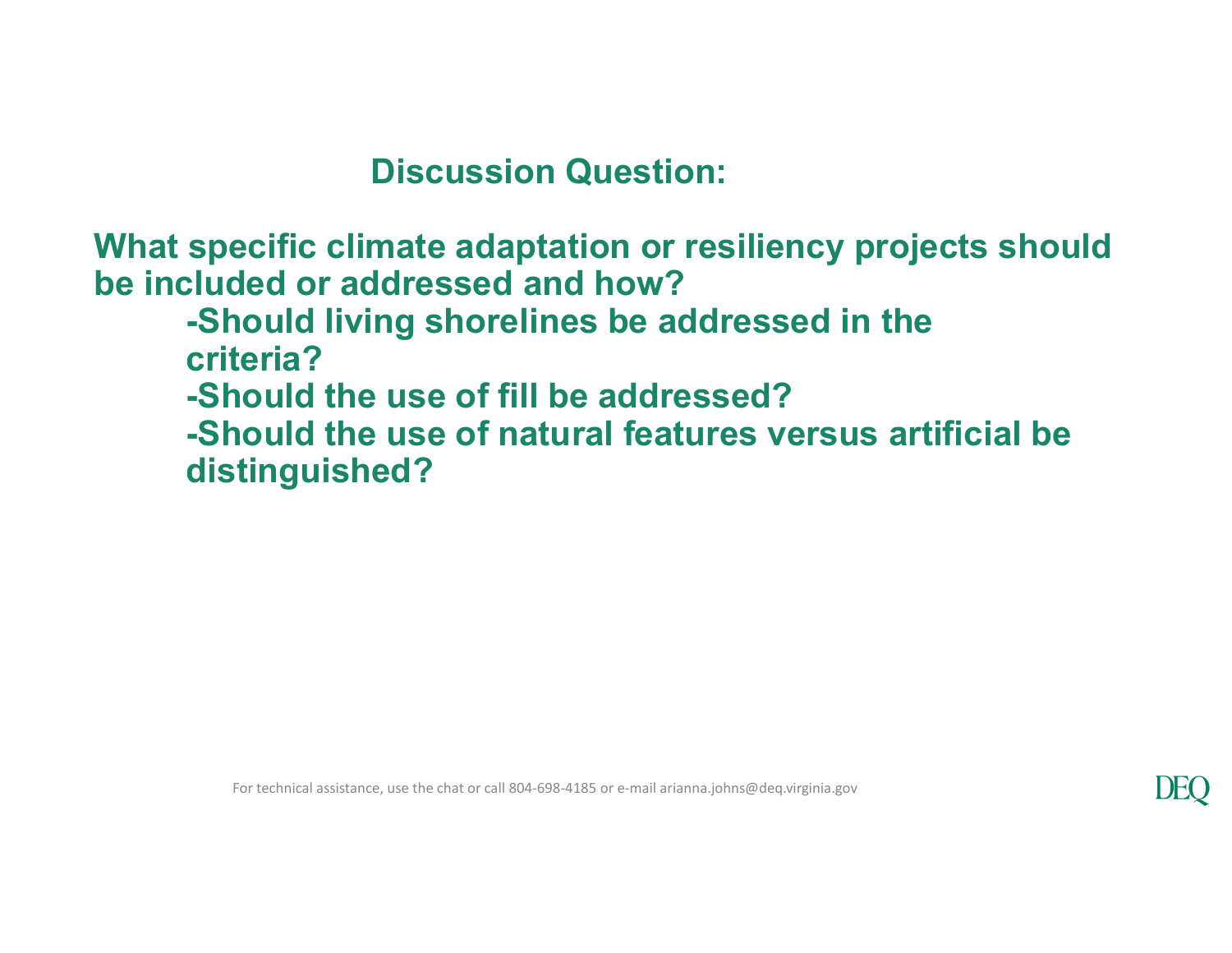### Should the criteria distinguish between current status of sites? -Vegetative/non-vegetative? -Developed or undeveloped or IDAs? Discussion Question:<br>
Id the criteria distinguish between current status of sites?<br>
-Vegetative/non-vegetative?<br>
-Developed or undeveloped or IDAs?<br>
-Disturbed e.g Turf or undisturbed e.g Indigenous?<br>
-Other status? -Other status? -Other status?<br>
For technical assistance, use the chat or call 804-698-4185 or e-mail arianna.johns@deq.virginia.gov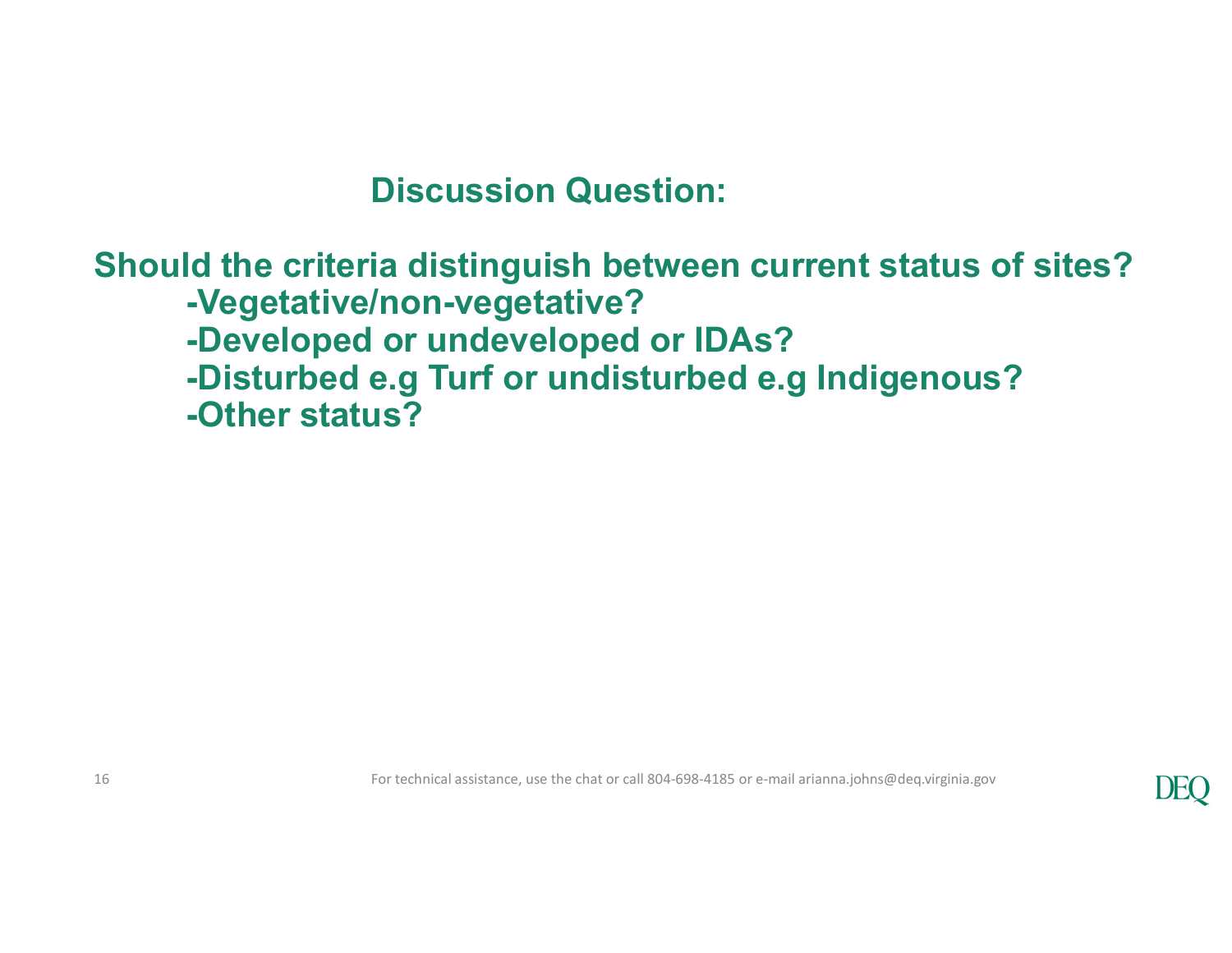#### Any other areas, factors, or information to share?